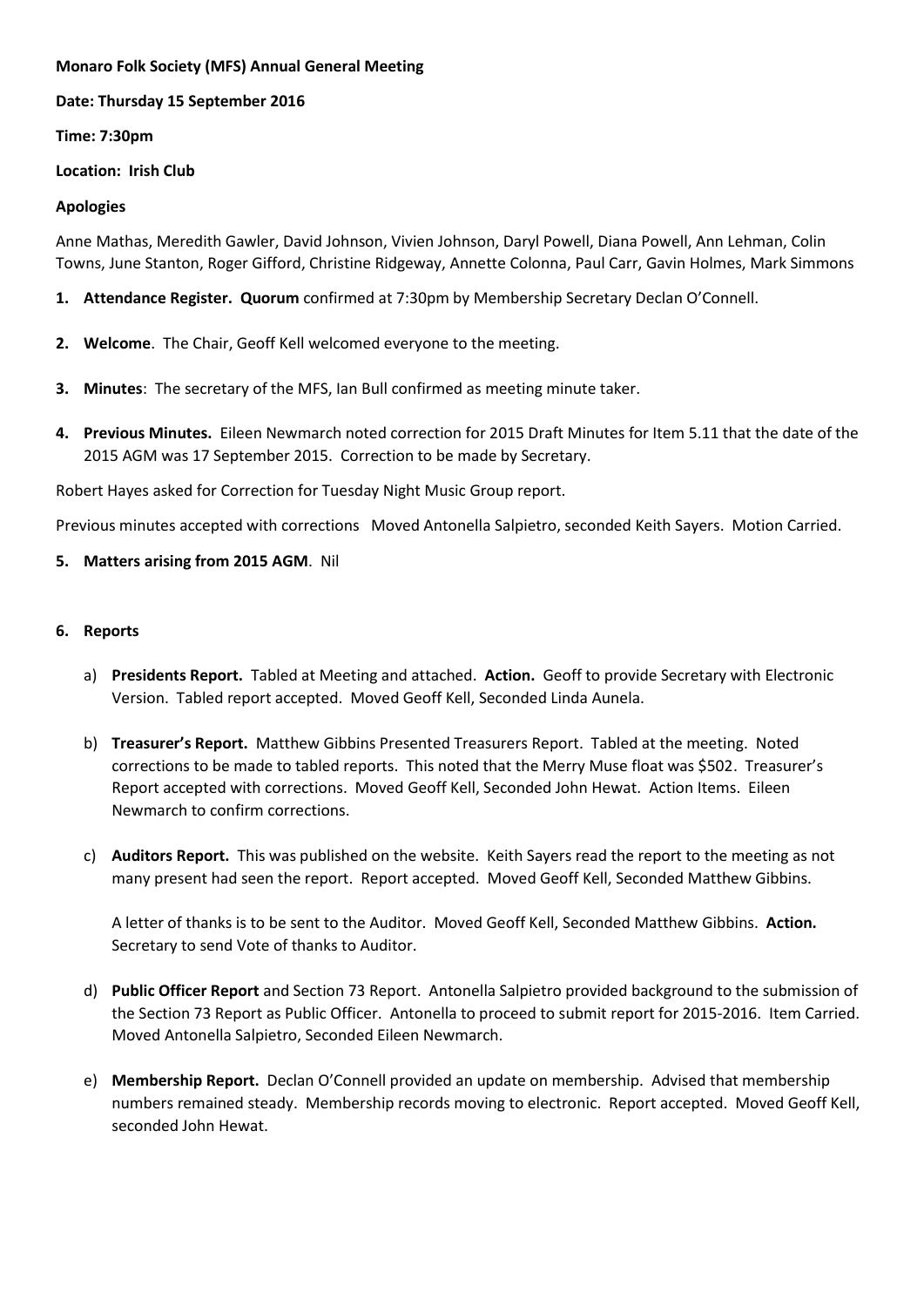#### **Sub Group Reports**

f) **Bush Dance Group Report.** Report tabled by Geoff Kell as the convenor Mark Simmons was overseas. Keith Sayers asked that consideration be given to continuing dancing in the park through February in conjunction with the Monday Workshops held at Ainslie All Saints Hall. Geoff Kell undertook to discuss this matter with the other members of the BDG to ascertain interest and feasibility and indicated that Keith Sayers could present his views to the BDG and participate in the discussion.

Moved Geoff Kell and seconded John Hewat. Geoff Kell to refer this matter to the Bush Dance Sub Group.

- g) **Contra Club of Canberra**. Convenor Robert Mahoney. No reports, budgets or annual reports tabled before the AGM. Secretary and President to follow up.
- h) **End of Month Dance Team** Convenor Antonella Salpietro. Report highlighted efforts to cut costs for balls and dances**.** Report tables. Acceptance of the report moved Michael Anderson, Seconded Bob Hodgson.
- i) **Tuesday Night Music Group.** Julie Szabo provided a verbal report. Highlights of the year were the performances for MFS Kids' Dances, schools and at the Irish Embassy. Report accepted. Moved Geoff Kell, seconded John Hewat. **Meeting adjourned for Supper 8:35 pm to 8:50 pm**
- j) **English Country Dance.** Convener Colin Towns. Report Accepted. Moved Ian Bull, Seconded John Hewat.
- k) **Merry Muse Report.** Convenor Vacant. Eileen Newmarch provided an update and reported that the Merry Muse has a healthy surplus in the financial year. For the Muse to continue it requires volunteers. Eileen has some support from volunteers but need a new coordinator to take over. Marianne Petersen, who has been volunteering at the Merry Muse for many years, has moved to East Brisbane to a retirement village. Report Accepted.

Moved Tina Lynam, seconded John Hewat.

- l) **Equipment and Public Address Equipment Report.** Stocktakes completed and returned. David Wardle has tested and tagged equipment as required. Each equipment list should now be part of the annual report for each group.
- m) **Set in Their Ways Report. Convener Paul Carr.** Report tabled and published on the website. Report Accepted. Moved Geoff Kell, Seconded John Hewatt.
- n) **Irish Set Dancing. Convenor Christine Britton.** Runs at a profit. Weekend in October a great success with some sponsorship from the Irish Embassy. Report Accepted. Moved Antonella Salpeitro, Seconded John Hewat.
- o) **Monaro Musings.** Verbal Report Tabled. Cost steady as many members now receive electronic copy only. Note a new editor is being sought and volunteers invited to contact Tina. Vote of thanks to Tina Lynam and report accepted. Moved Matthew Gibbins, Seconded Eileen Newmarch.